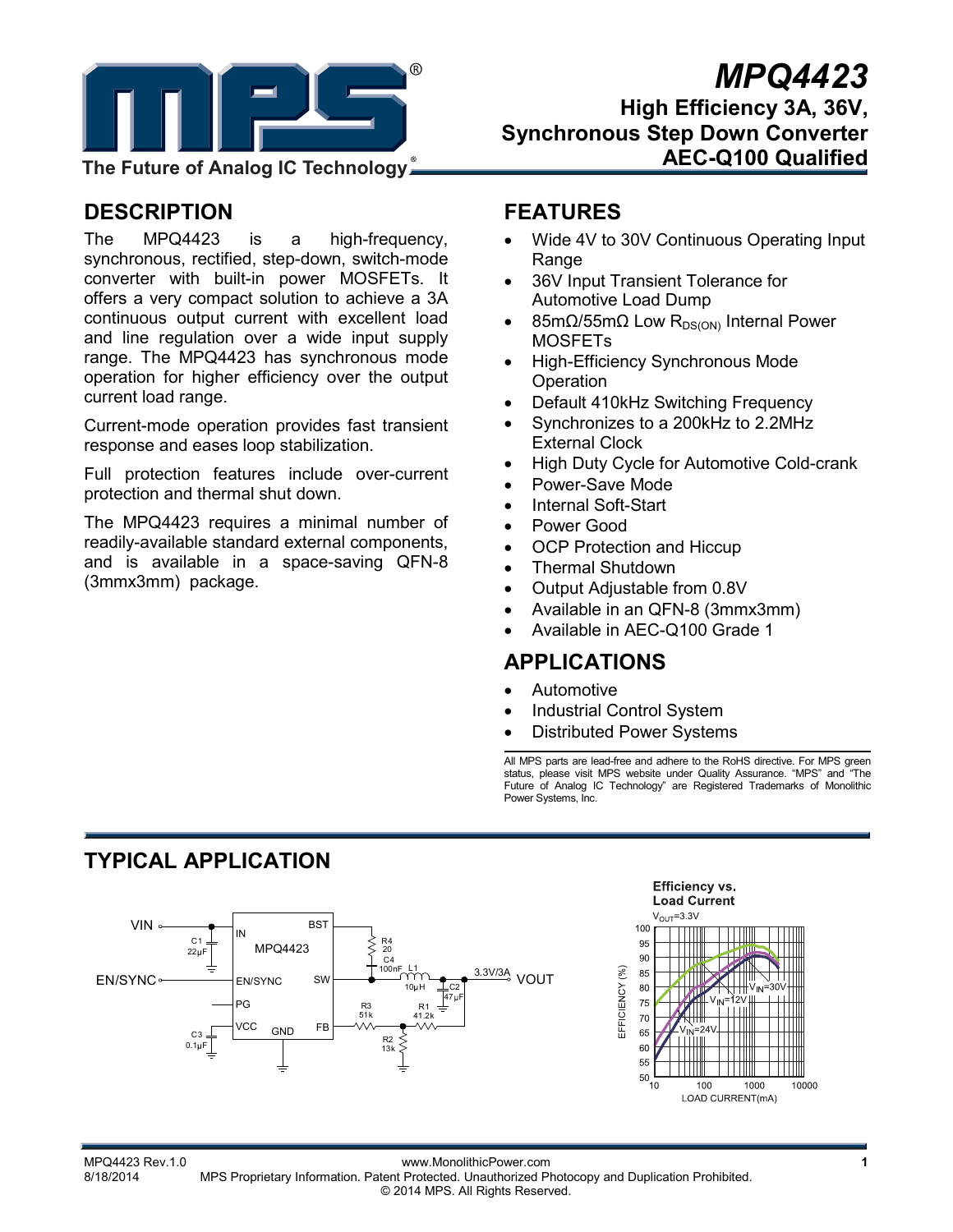

## **ORDERING INFORMATION**

| <b>Part Number*</b> | Package         | <b>Top Marking</b> |
|---------------------|-----------------|--------------------|
| MPQ4423GQ           | QFN-8 (3mmx3mm) |                    |
| MPQ4423GQ-AEC1      | QFN-8 (3mmx3mm) | See Below          |

\* For Tape & Reel, add suffix -Z (e.g. MPQ4423GQ-Z);

# **TOP MARKING**

# **AJVY** LLL

AJV: product code of MPQ4423GQ and MPQ4423GQ-AEC1; Y: year code; LLL: lot number;

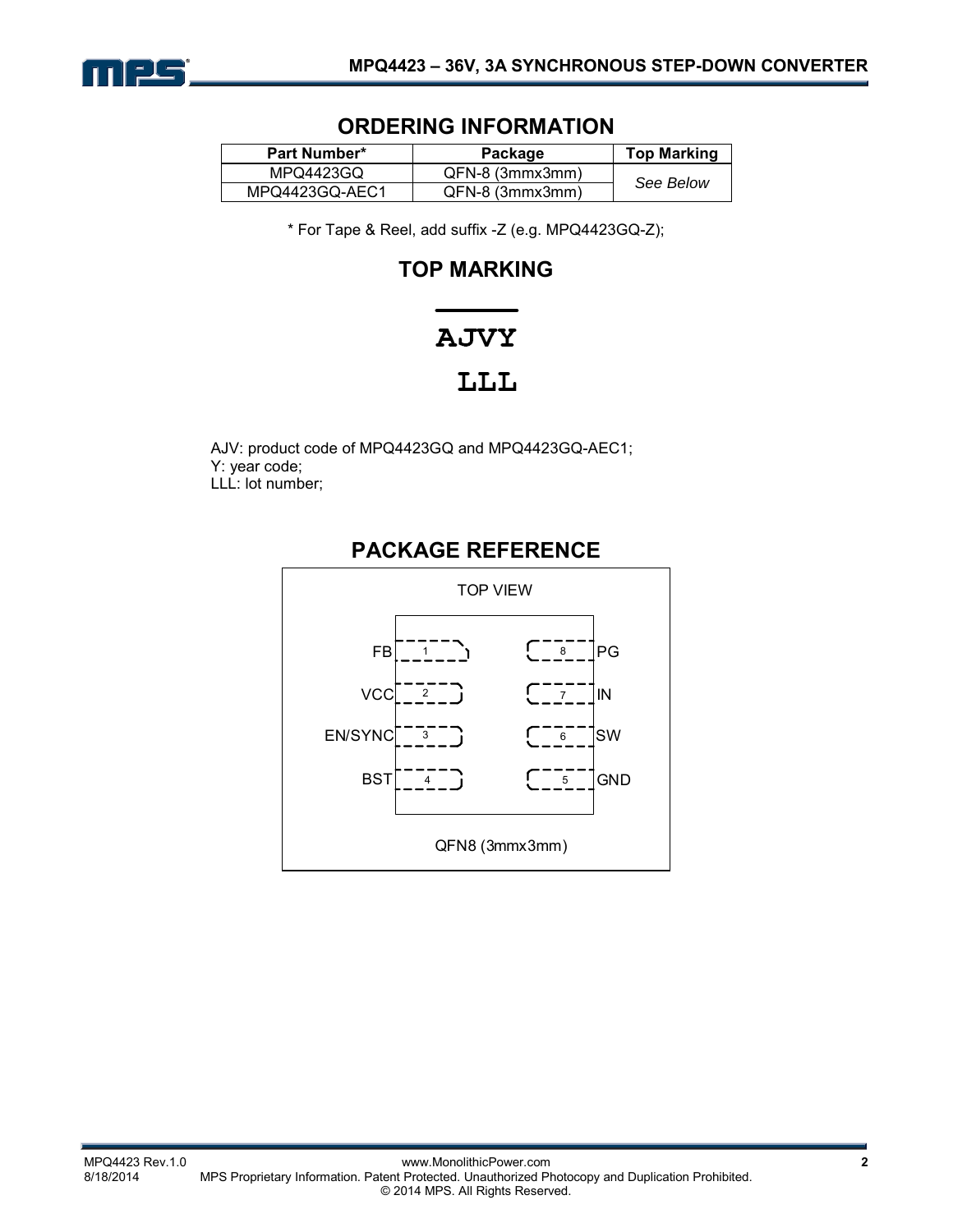

## **ABSOLUTE MAXIMUM RATINGS (1)**

| Continuous Power Dissipation $(T_A = +25^{\circ}C)^{(3)}$ |  |
|-----------------------------------------------------------|--|
|                                                           |  |
|                                                           |  |
|                                                           |  |
| Storage Temperature -65°C to 150°C                        |  |
|                                                           |  |

## *Recommended Operating Conditions*

| Continuous Supply Voltage $V_{\text{IN}}$ 4V to 30V |  |
|-----------------------------------------------------|--|
|                                                     |  |
| Operating Junction Temp. $(T_J)$ . -40°C to +125°C  |  |

# *Thermal Resistance* **(4)** *θJA θJC*

QFN-8 (3mmx3mm) .............. 55 ...... 13 ... °C/W

#### **Notes:**

- 1) Absolute maximum ratings are rated under room temperature unless otherwise noted. Exceeding these ratings may damage the device.
- 2) About the details of EN pin's ABS MAX rating, please refer to page 12, Enable/SYNC Control section.
- 3) The maximum allowable power dissipation is a function of the maximum junction temperature  $T_J$  (MAX), the junction-toambient thermal resistance  $\theta_{JA}$ , and the ambient temperature TA. The maximum allowable continuous power dissipation at any ambient temperature is calculated by  $P_D$  (MAX) = (T<sub>J</sub>  $(MAX)-T_A)/\theta_{JA}$ . Exceeding the maximum allowable power dissipation will cause excessive die temperature, and the regulator will go into thermal shutdown. Internal thermal shutdown circuitry protects the device from permanent damage.
- 4) Measured on JESD51-7, 4-layer PCB.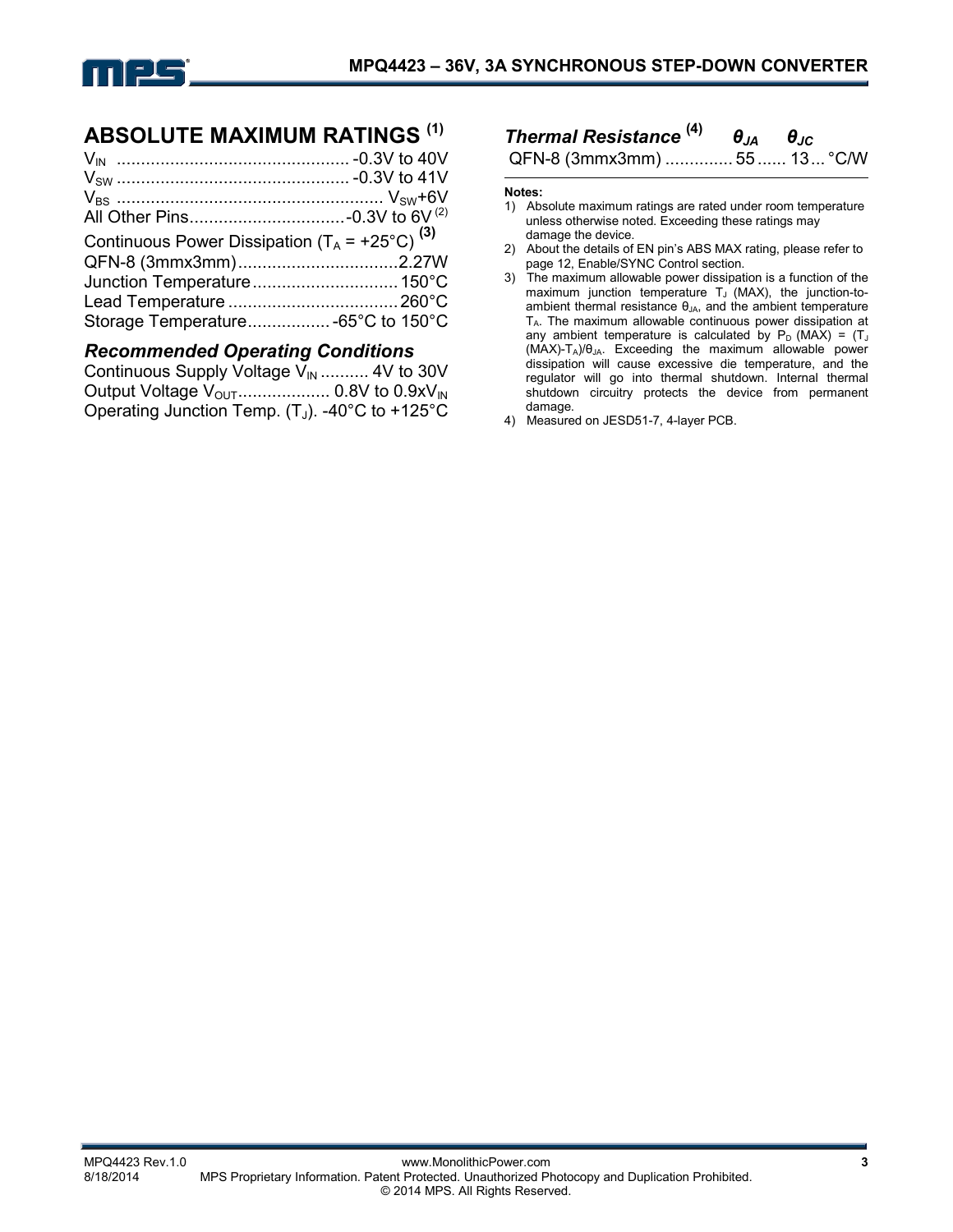

# **ELECTRICAL CHARACTERISTICS**

V<sub>IN</sub> = 12V, T<sub>J</sub> = -40°C to +125°C, unless otherwise noted. Typical values are at T<sub>J</sub>=+25°C.

| <b>Parameter</b>                                                          | <b>Symbol</b>              | <b>Condition</b>                 | Min  | <b>Typ</b>  | <b>Max</b> | <b>Units</b> |
|---------------------------------------------------------------------------|----------------------------|----------------------------------|------|-------------|------------|--------------|
| Supply<br>Current<br>(Shutdown)                                           | $I_{\text{SHDN}}$          | $V_{EN} = 0V$                    |      |             | 8          | μA           |
| Supply<br>Current<br>(Quiescent)                                          | $I_{\mathsf{Q}}$           | $V_{EN}$ = 2V, $V_{FB}$ = 1V     |      | 0.5         | 0.7        | mA           |
| <b>HS</b><br>Switch-ON<br>Resistance                                      | $R_{ON_HS}$                | $V_{BST-SW} = 5V$                |      | 85          | 150        | $m\Omega$    |
| <b>LS Switch-ON Resistance</b>                                            | $R_{ON\_\text{LS}}$        | $V_{CC} = 5V$                    |      | 55          | 105        | $m\Omega$    |
| Switch Leakage                                                            | ILKG SW                    | $V_{EN} = 0V$ , $V_{SW} = 12V$   |      |             | 1          | μA           |
| <b>Current Limit</b>                                                      | <b>ILIMIT</b>              | Under 40% Duty Cycle             | 3.2  | 4.4         | 5.7        | A            |
| <b>Oscillator Frequency</b>                                               | $f_{SW}$                   | $V_{FB} = 750$ mV                | 320  | 410         | 500        | kHz          |
| Fold-Back Frequency                                                       | $\mathsf{f}_{\mathsf{FB}}$ | $V_{FB}$ <400mV                  | 70   | 100         | 130        | kHz          |
| Maximum Duty Cycle                                                        | $D_{MAX}$                  | $V_{FB}$ =750mV, 410kHz          | 92   | 95          |            | $\%$         |
| Minimum ON Time <sup>(5)</sup>                                            | $t_{ON\_MIN}$              |                                  |      | 70          |            | ns           |
| Sync Frequency Range                                                      | $f_{\text{SYNC}}$          |                                  | 0.2  |             | 2.4        | <b>MHz</b>   |
|                                                                           |                            | $T_J = 25$ °C                    | 780  | 792         | 804        | mV           |
| Feedback Voltage                                                          | $V_{FB}$                   |                                  | 776  |             | 808        |              |
| <b>Feedback Current</b>                                                   | $I_{FB}$                   | $V_{FB} = 820$ mV                |      | 10          | 100        | nA           |
| <b>EN Rising Threshold</b>                                                | V <sub>EN RISING</sub>     |                                  | 1.15 | 1.4         | 1.65       | V            |
| <b>EN Falling Threshold</b>                                               | V <sub>EN FALLING</sub>    |                                  | 1.05 | 1.25        | 1.45       | V            |
| <b>EN Threshold Hysteresis</b>                                            | $V_{EN_HYS}$               |                                  |      | 150         |            | mV           |
| <b>EN Input Current</b>                                                   | $I_{EN}$                   | $V_{EN} = 2V$                    |      | 4           | 6          | μA           |
|                                                                           |                            | $V_{EN} = 0$                     |      | $\mathbf 0$ | 0.2        | μA           |
| <b>VIN</b><br>Under-Voltage<br>Lockout Threshold-Rising                   | <b>INUVRISING</b>          |                                  | 3.3  | 3.5         | 3.7        | V            |
| <b>VIN</b><br>Under-Voltage<br>Lockout Threshold-Falling                  | <b>INUVFALLING</b>         |                                  | 3.1  | 3.3         | 3.5        | V            |
| <b>VIN</b><br>Under-Voltage<br>Lockout<br>Threshold-<br><b>Hysteresis</b> | <b>INUV<sub>HYS</sub></b>  |                                  |      | 200         |            | mV           |
| <b>VCC Regulator</b>                                                      | $V_{\rm CC}$               | $I_{CC}$ =0mA                    | 4.6  | 4.9         | 5.2        | V            |
| <b>VCC Load Regulation</b>                                                |                            | $I_{CC}$ =5mA                    |      | 1.5         | 4          | $\%$         |
| Soft-Start Period                                                         | $t_{\rm SS}$               | V <sub>OUT</sub> from 10% to 90% | 0.45 | 1.5         | 2.55       | ms           |
| Thermal Shutdown <sup>(5)</sup>                                           |                            |                                  | 150  | 170         |            | $^{\circ}C$  |
| Thermal Hysteresis <sup>(5)</sup>                                         |                            |                                  |      | 30          |            | $^{\circ}C$  |
| PG Rising Threshold                                                       | PG <sub>Vth RISING</sub>   | as percentage of $V_{FB}$        | 86   | 90          | 94         | $\%$         |
| PG Falling Threshold                                                      | PG <sub>Vth FALLING</sub>  | as percentage of $V_{FB}$        | 80   | 84          | 88         | $\%$         |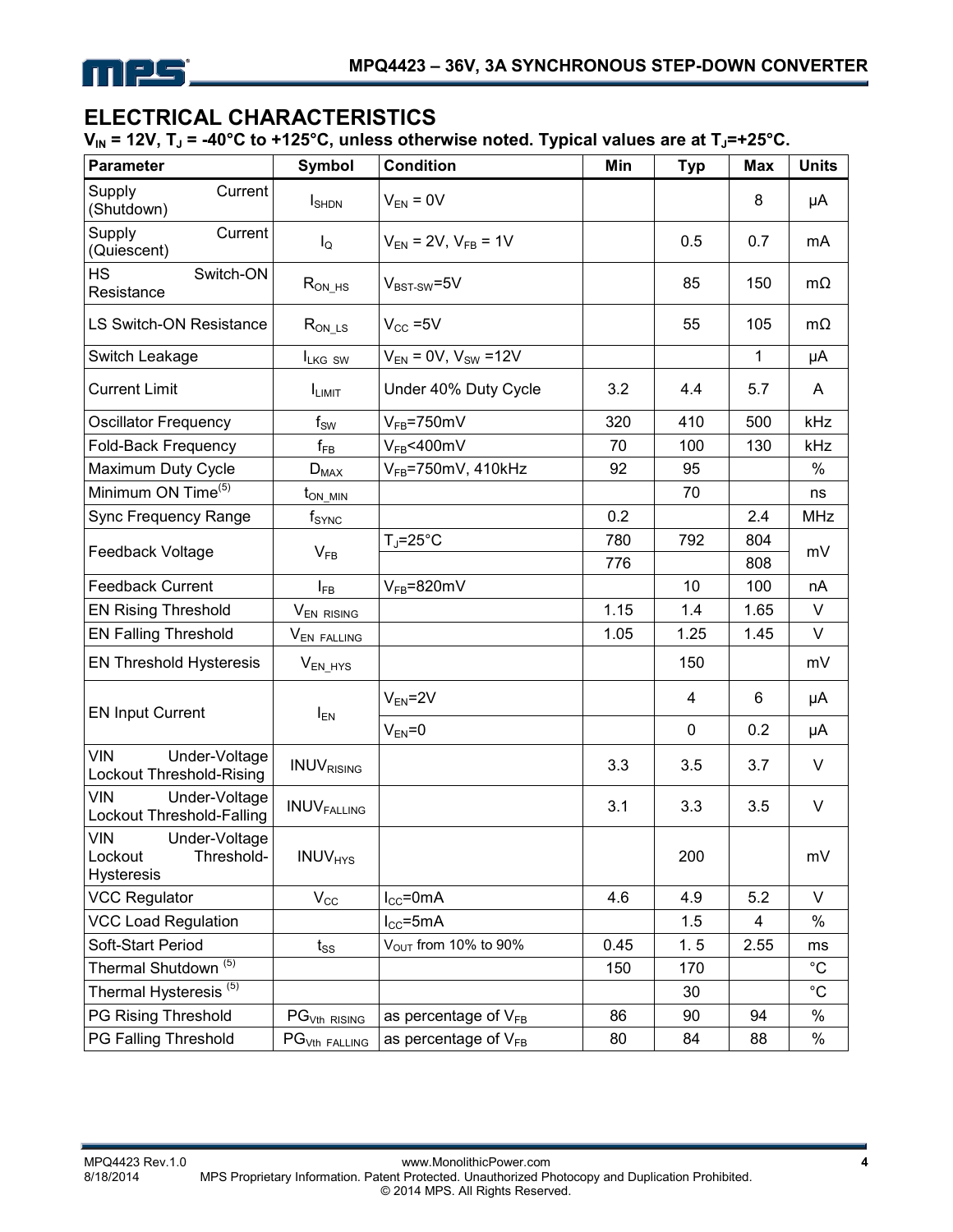

## **ELECTRICAL CHARACTERISTICS (continued)**

V<sub>IN</sub> = 12V, T<sub>J</sub> = -40°C to +125°C, unless otherwise noted. Typical values are at T<sub>J</sub>=+25°C.

| <b>Parameter</b>           | Symbol                               | <b>Condition</b>          | Min | Typ | <b>Max</b> | Units |
|----------------------------|--------------------------------------|---------------------------|-----|-----|------------|-------|
| PG Threshold Hysteresis    | PG <sub>Vth HYS</sub>                | as percentage of $V_{FB}$ |     | 6   |            | $\%$  |
| PG Rising Delay            | $\mathsf{PG}_{\mathsf{Td\_RISING}}$  |                           | 40  | 90  | 160        | μs    |
| PG Falling Delay           | $\mathsf{PG}_{\mathsf{Td\_FALLING}}$ |                           | 30  | 55  | 95         | μs    |
| PG Sink Current Capability | $V_{PG}$                             | Sink 4mA                  |     | 0.1 | 0.3        |       |
| PG Leakage Current         | <b>ILKG PG</b>                       |                           |     | 10  | 100        | nA    |

**Notes:** 

5) Derived from bench characterization. Not tested in production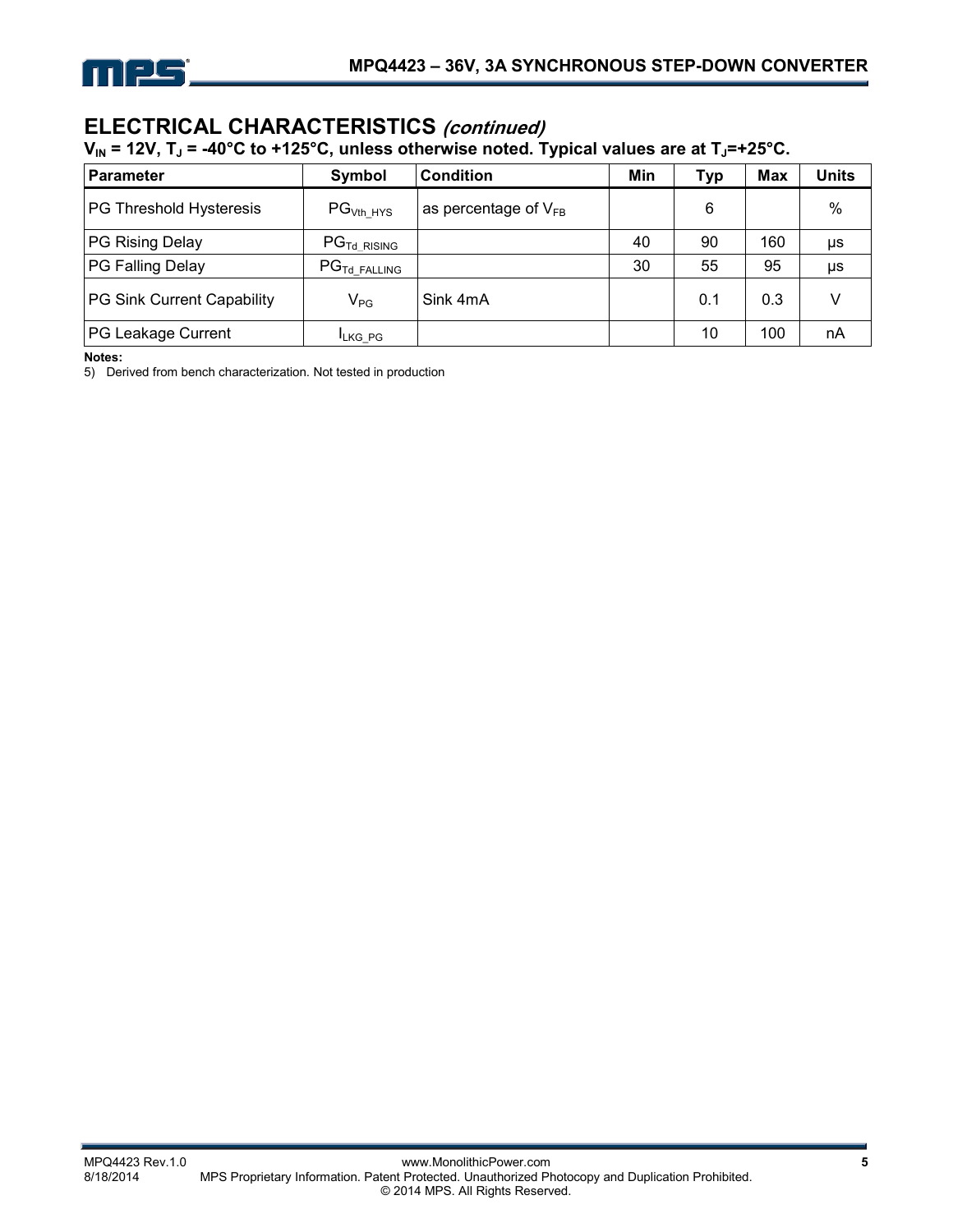

## **PIN FUNCTIONS**

| Package<br>Pin# | <b>Name</b>    | <b>Description</b>                                                                                                                                                                                                                                                                                      |
|-----------------|----------------|---------------------------------------------------------------------------------------------------------------------------------------------------------------------------------------------------------------------------------------------------------------------------------------------------------|
|                 | <b>FB</b>      | Feedback. Connect to the tap of an external resistor divider from the output to GND, to<br>set the output voltage. The frequency fold-back comparator lowers the oscillator<br>frequency when the FB voltage is below 660mV to prevent current limit runaway during a<br>short-circuit fault condition. |
| $\mathcal{P}$   | <b>VCC</b>     | Bias Supply. Decouple with $0.1\mu$ F-to-0.22 $\mu$ F capacitor. Select a capacitor that does not<br>exceed 0.22µF.                                                                                                                                                                                     |
| 3               | <b>EN/SYNC</b> | Enable/Synchronize. EN high to enable the MPQ4423. Apply an external clock to the EN<br>pin to change the switching frequency.                                                                                                                                                                          |
| 4               | <b>BST</b>     | Bootstrap. Requires a capacitor connected between SW and BST pins to form a floating<br>supply across the high-side switch driver. A $20\Omega$ resistor placed between SW and BST<br>cap is strongly recommended to reduce SW spike voltage.                                                           |
| 5               | <b>GND</b>     | System Ground. This pin is the reference ground of the regulated output voltage, and<br>PCB layout requires special care. For best results, connect to GND with copper traces<br>and vias.                                                                                                              |
| 6               | <b>SW</b>      | Switch Output. Connect using a wide PCB trace.                                                                                                                                                                                                                                                          |
| 7               | IN             | Supply Voltage. The MPQ4423 operates from a 4V to 30V input rail. Requires C1 to<br>decouple the input rail. Connect using a wide PCB trace.                                                                                                                                                            |
| 8               | PG             | Power Good. The output of this pin is an open drain and goes high if the output voltage<br>exceeds 90% of the nominal voltage.                                                                                                                                                                          |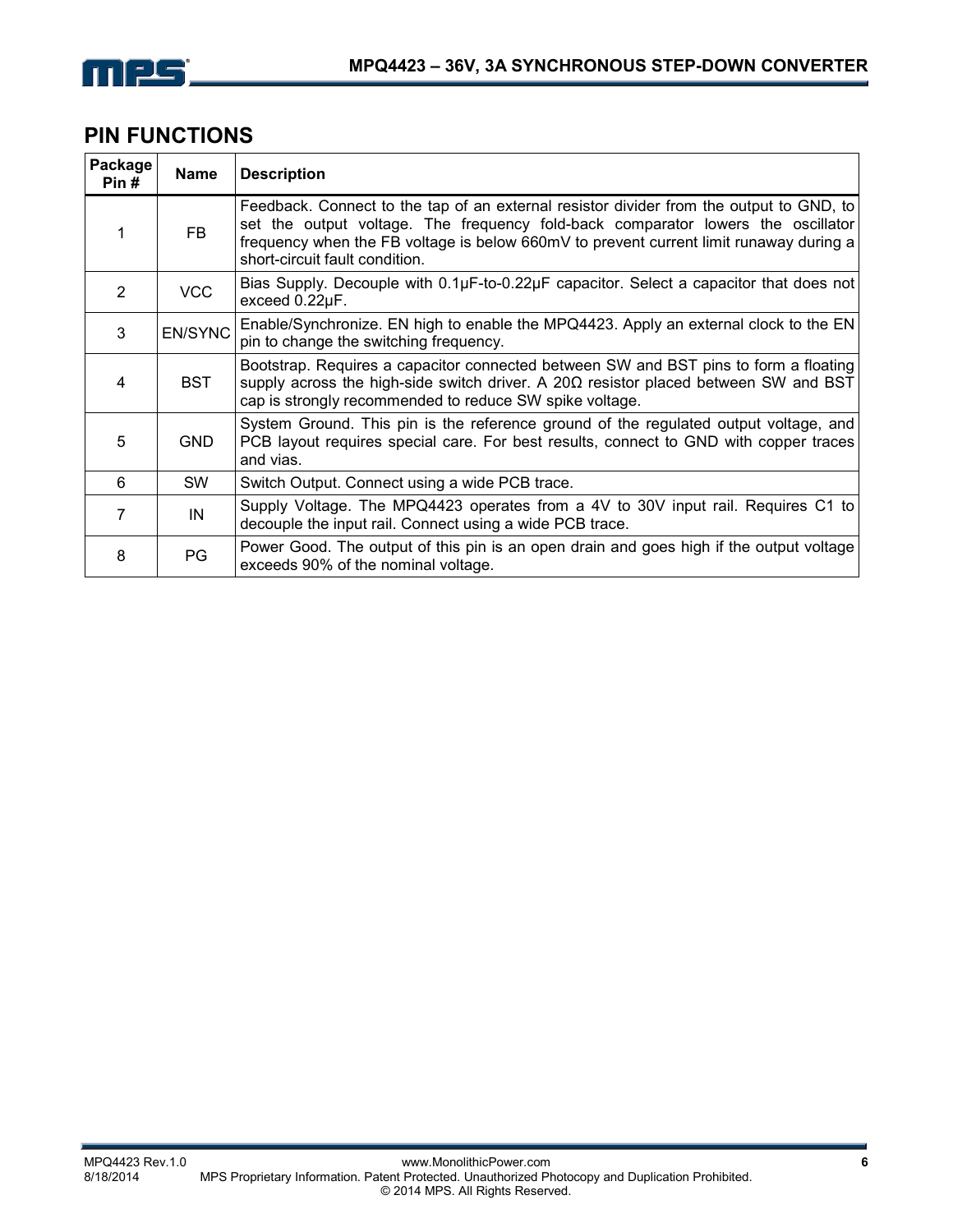

 $-0.6$  $\Omega$ 

 $0.5$ 

1

1.5

LOAD CURRENT(A)

 $\overline{c}$ 

2.5

3

# **TYPICAL PERFORMANCE CHARACTERISTICS**

 $V_{IN}$  = 12V,  $V_{OUT}$  = 3.3V, L = 10µH,  $R_{BST}$ =20 $\Omega$ ,  $T_A$  = +25°C, unless otherwise noted.



 $10$ 

5

20

**INPUT VOLTAGE (V)** 

15

25

30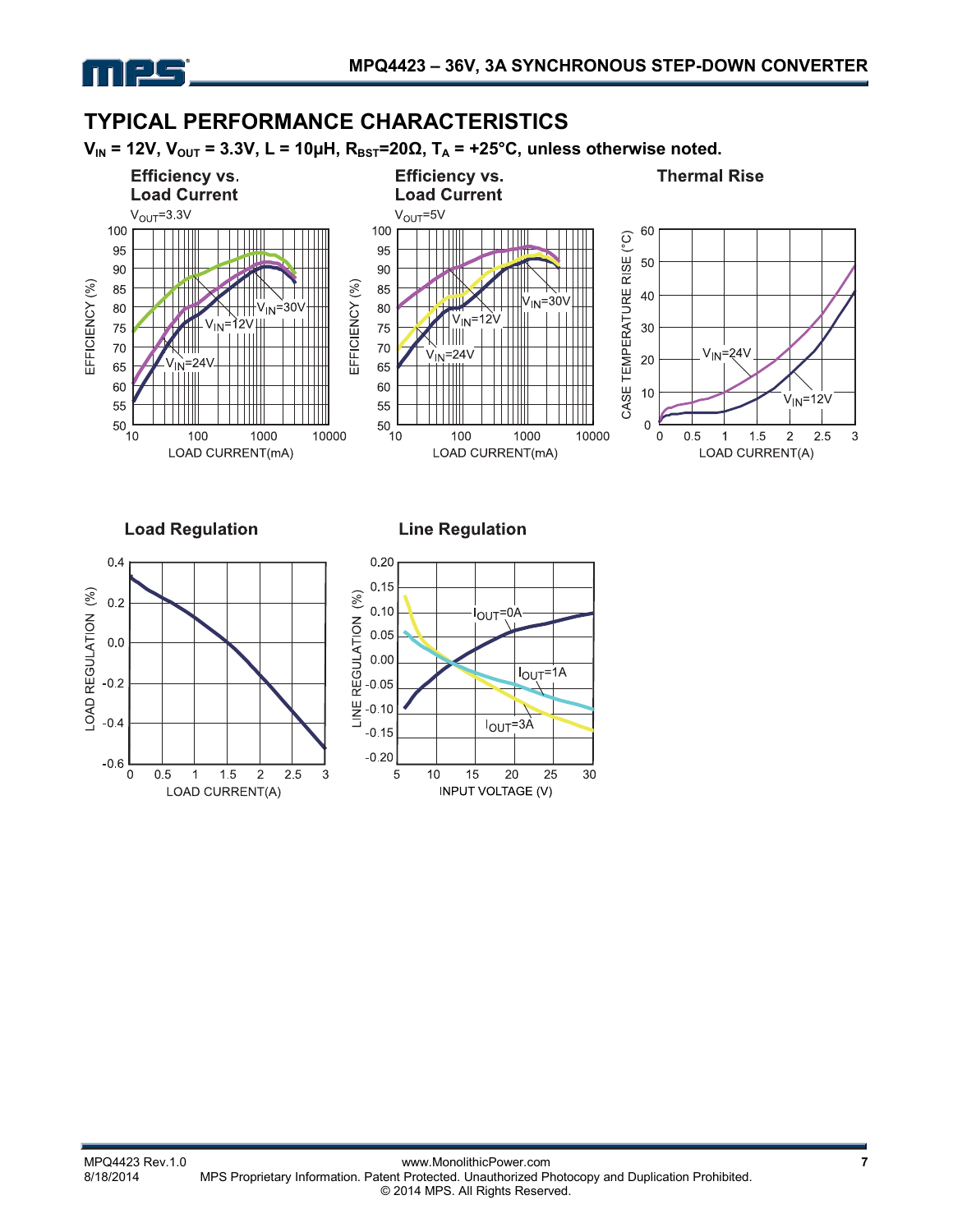

## **TYPICAL PERFORMANCE CHARACTERISTICS (continued)**













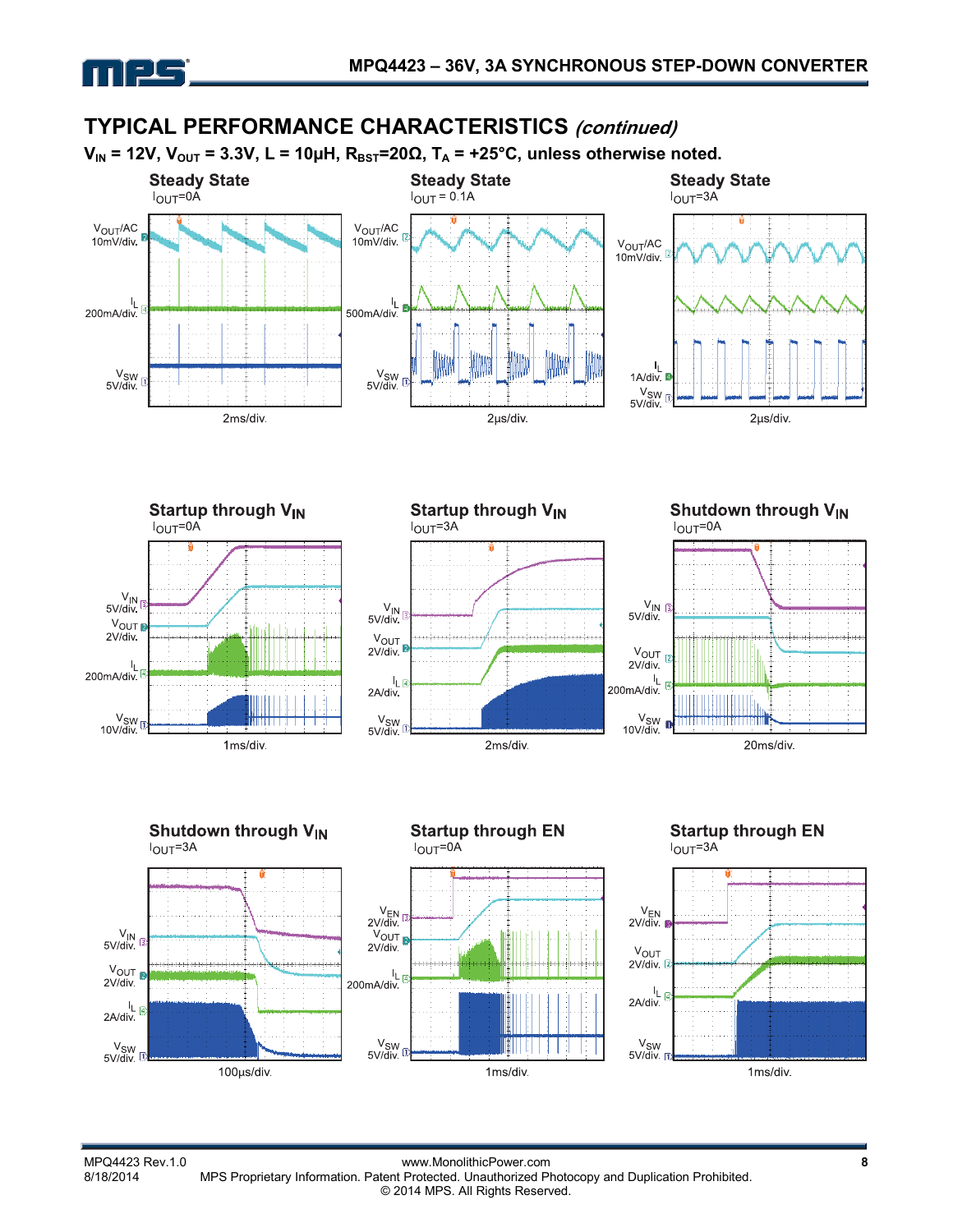





**SCP Steady State** 



**SCP Recovery** Short Circuit to  $I_{OUT}$ =0A







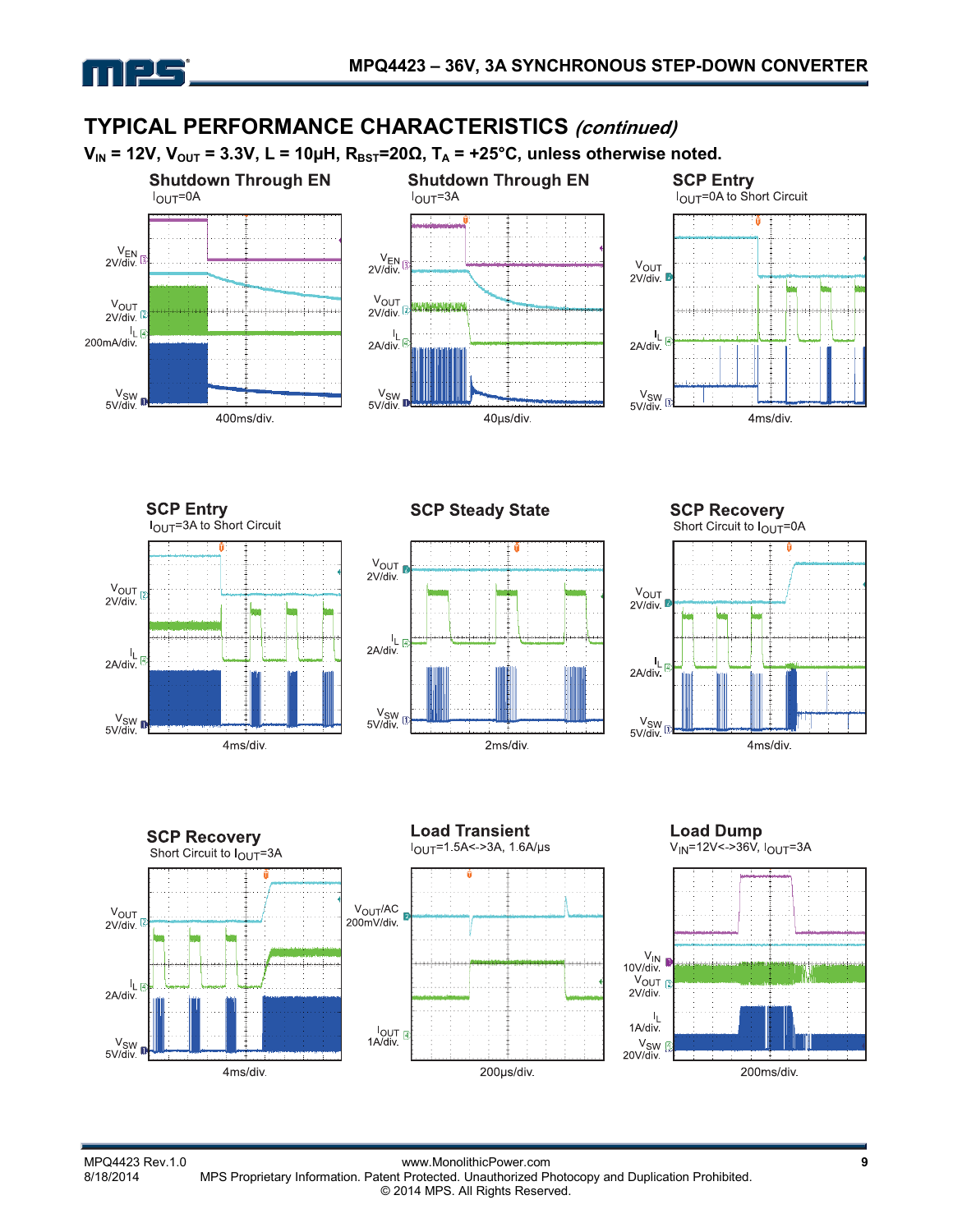

## **TYPICAL PERFORMANCE CHARACTERISTICS (continued)**

 $V_{IN}$  = 12V,  $V_{OUT}$  = 3.3V, L = 10μH,  $R_{BST}$ =20Ω,  $T_A$  = +25°C, unless otherwise noted.

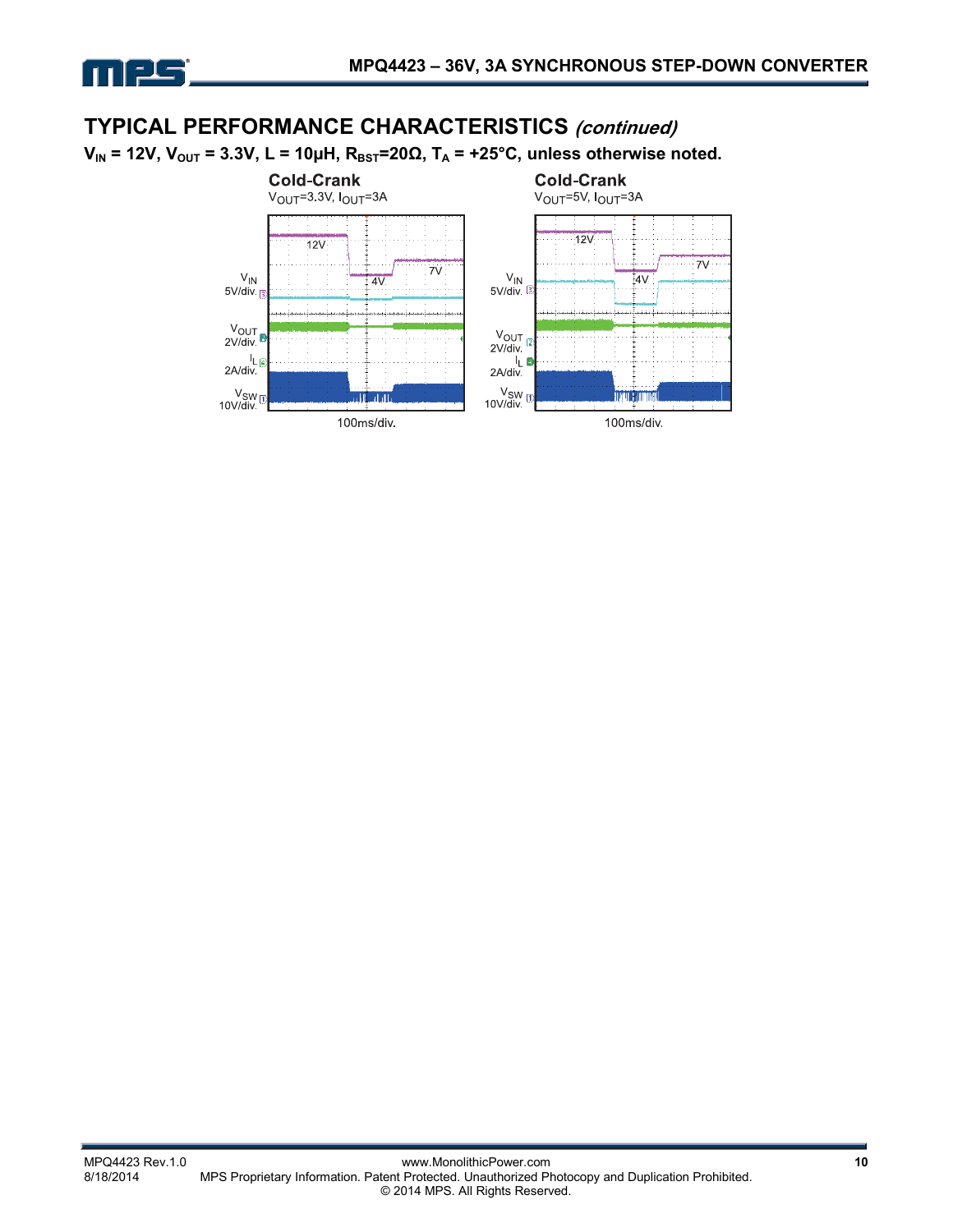

# **BLOCK DIAGRAM**



**Figure 1: Functional Block Diagram**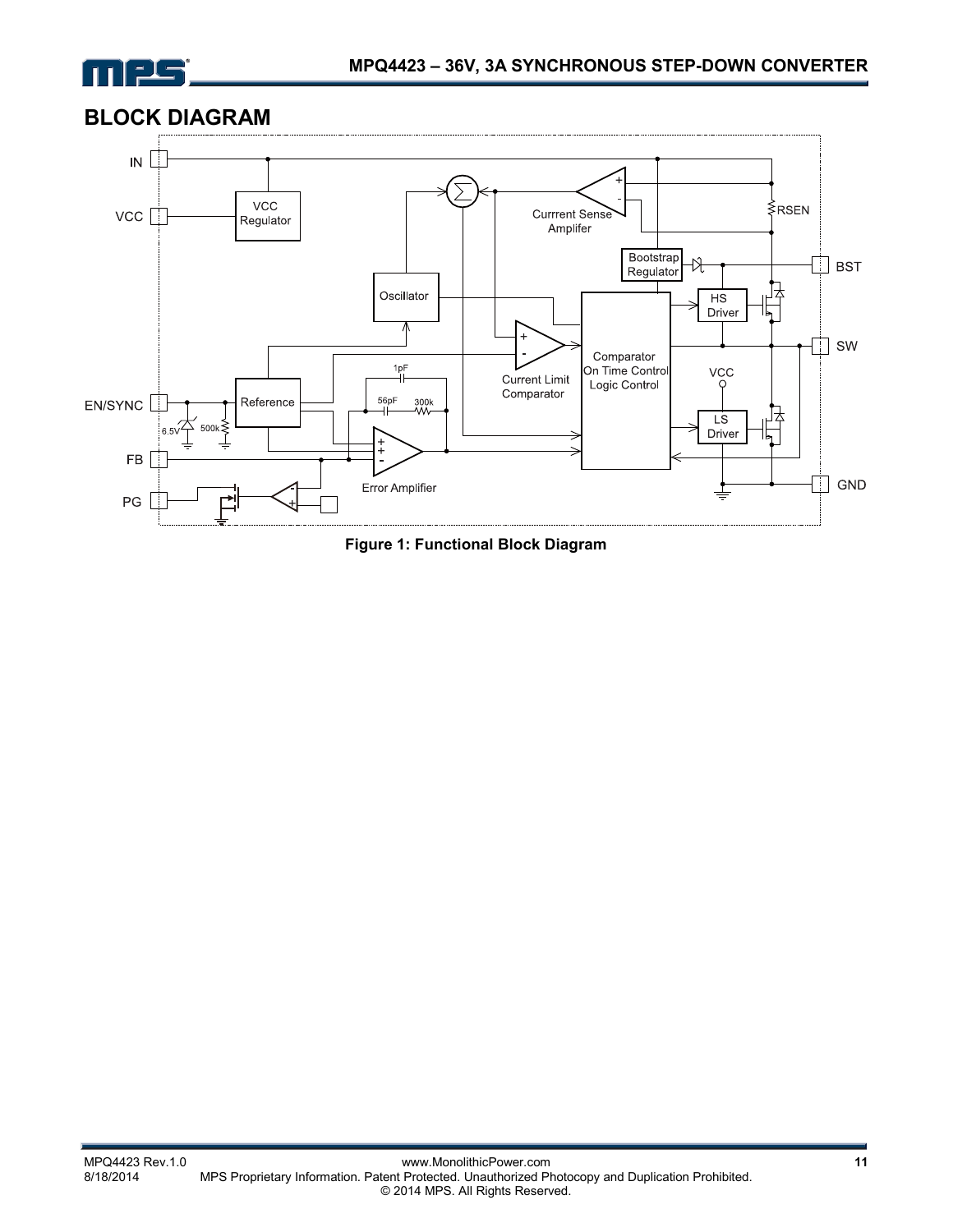

# **OPERATION**

The MPQ4423 is a high-frequency, synchronous, rectified, step-down, switch-mode converter with built-in power MOSFETs. It offers a very compact solution to achieve 3A continuous output current with excellent load and line regulation over a wide input supply range.

The MPQ4423 operates in a fixed-frequency, peak-current–control mode to regulate the output voltage. An internal clock initiates a PWM cycle. The integrated high-side power MOSFET turns on and remains on until its current reaches the value set by the COMP voltage. When the power switch is off, it remains off until the next clock cycle starts. If the current in the power MOSFET does not reach the current value set by COMP within 95% of one PWM period, the power MOSFET will be forced to turn off.

## **Internal Regulator**

The 5V internal regulator power most of the internal circuitries. This regulator takes the  $V_{\text{IN}}$ input and operates in the full  $V_{IN}$  range: When  $V_{IN}$ exceeds 5.0V, the output of the regulator is in full regulation; when  $V_{\text{IN}}$  falls below 5.0V, the output of the regulator decreases following the VIN. A 0.1uF decoupling ceramic capacitor is needed at the pin.

## **Error Amplifier**

The error amplifier compares the FB pin voltage against the internal 0.8V reference (REF) and outputs a COMP voltage—this COMP voltage controls the power MOSFET current. The optimized internal compensation network minimizes the external component count and simplifies the control loop design.

## **Enable/SYNC Control**

EN/SYNC is a digital control pin that turns the regulator on and off: Drive EN high to turn on the regulator, drive it low to turn it off. An internal 500kΩ resistor from EN/SYNC to GND allows EN/SYNC to be floated to shut down the chip.

The EN pin is clamped internally using a 6.5V series Zener diode, as shown in Figure 2. Connect the EN input pin through a pullup resistor to any voltage connected to the  $V_{\text{IN}}$  pin the pullup resistor limits the EN input current to less than 150µA.

For example, with 12V connected to  $V_{IN}$ , R<sub>PULLUP</sub> ≥ (12V – 6.5V) ÷ 150µA = 36.7kΩ.

Connecting the EN pin directly to a voltage source without any pullup resistor requires limiting voltage amplitude to ≤6V to prevent damage to the Zener diode.



**Figure 2: 6.5V-Type Zener Diode** 

Connect an external clock with a range of 200kHz to 2.2MHz 2ms after output voltage is set to synchronize the internal clock rising edge to the external clock rising edge. The pulse width of external clock signal should be less than 1.7μs.

## **Under-Voltage Lockout**

Under-voltage lockout (UVLO) protects the chip from operating at an insufficient supply voltage. The MPQ4423 UVLO comparator monitors the output voltage of the internal regulator, VCC. The UVLO rising threshold is about 3.5V while its falling threshold is 3.3V.

## **Internal Soft-Start**

The soft-start prevents the converter output voltage from overshooting during startup. When the chip starts, the internal circuitry generates a soft-start voltage (SS) that ramps up from 0V to 1.2V. When SS is lower than REF, SS overrides REF so the error amplifier uses SS as the reference. When SS exceeds REF, the error amplifier uses REF as the reference. The SS time is internally set to 1.5ms.

## **Over-Current Protection and Hiccup**

The MPQ4423 has cycle-by-cycle over current limit when the inductor current peak value exceeds the set current limit threshold. If the output voltage starts to drop until FB is below the Under-Voltage (UV) threshold—typically 84% below the reference—the MPQ4423 enters hiccup mode to periodically restart the part. This protection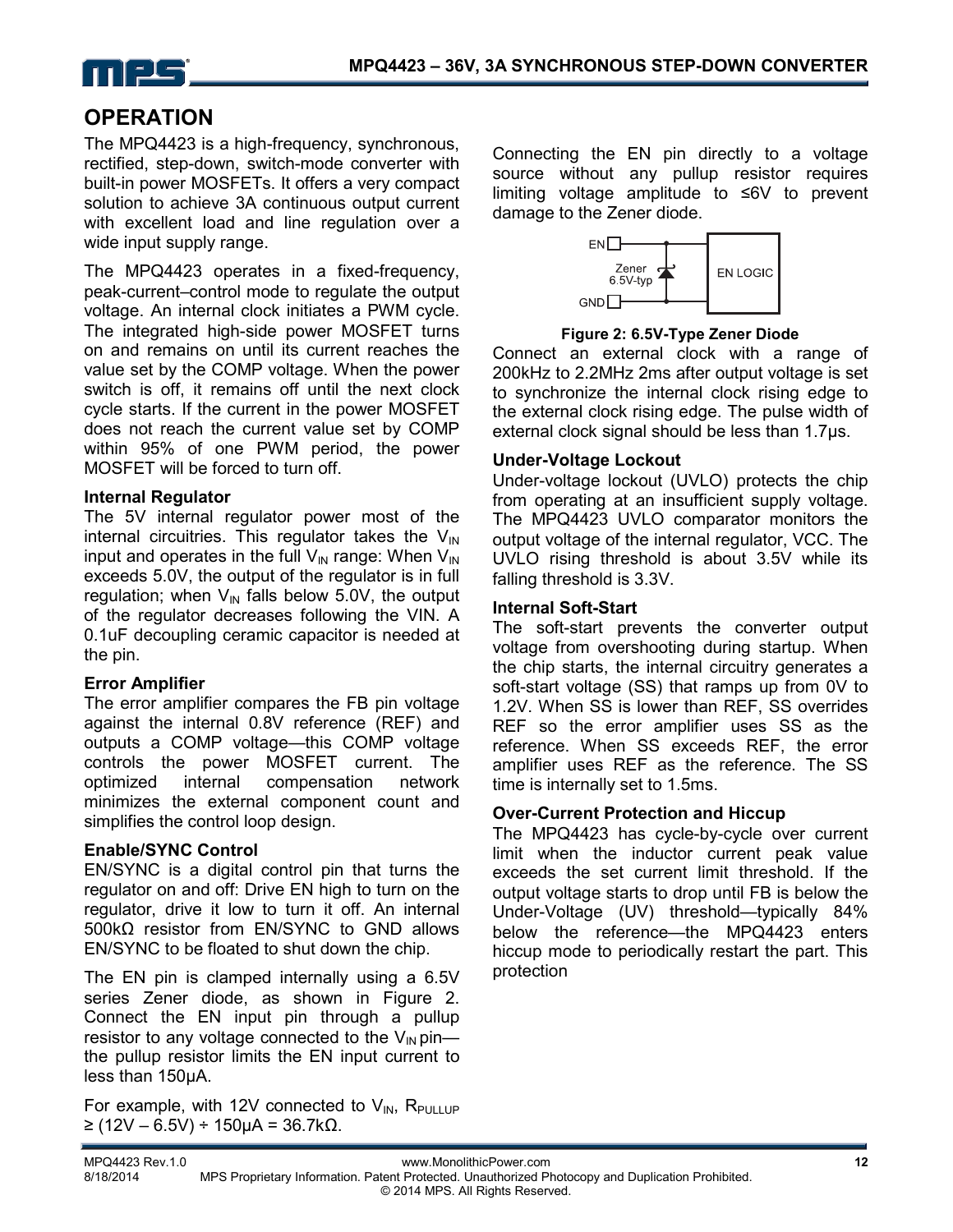

mode is especially useful when the output is dead-shorted to ground. The average shortcircuit current is greatly reduced to alleviate the thermal issue and to protect the regulator. The MPQ4423 exits the hiccup mode once the overcurrent condition is removed.

#### **Thermal Shutdown**

Thermal shutdown prevents the chip from operating at exceedingly high temperatures. When the silicon die temperature exceeds 170°C, it shuts down the whole chip. When the temperature drops below its lower threshold (typically 140°C) the chip is enabled again.

#### **Floating Driver and Bootstrap Charging**

An external bootstrap capacitor power the floating-power-MOSFET driver. A dedicated internal regulator (see figure 3) charges and regulates the bootstrap capacitor voltage to ~5V. When the voltage between the BST and SW nodes drops below regulation, a PMOS pass transistor connected from  $V_{IN}$  to BST turns on. The charging current path is from  $V_{IN}$ , BST and then to SW. The external circuit should provide enough voltage headroom to facilitate charging. As long as  $V_{\text{IN}}$  is significantly higher than SW, the bootstrap capacitor remains charged. When the HS-FET is ON,  $V_{IN} \approx V_{SW}$  so the bootstrap capacitor cannot charge. When the LS-FET is ON, V<sub>IN</sub>-V<sub>SW</sub> reaches its maximum for fast charging. When there is no inductor current,  $V_{SW} = V_{OUT}$  so the difference between  $V_{IN}$  and  $V_{OUT}$ can charge the bootstrap capacitor. The floating driver has its own UVLO protection, with a rising threshold of 2.2V and hysteresis of 150mV. A 20Ω resistor placed between SW and BST cap is strongly recommended to reduce SW spike voltage.



**Figure 3: Internal Bootstrap Charging Circuit** 

#### **Startup and Shutdown**

If both  $V_{\text{IN}}$  and EN exceed their appropriate thresholds, the chip starts: The reference block starts first, generating stable reference voltage and currents, and then the internal regulator is enabled. The regulator provides stable supply for the remaining circuitries.

Three events can shut down the chip: EN low,  $V_{\text{IN}}$ low, and thermal shutdown. In the shutdown procedure, the signaling path is first blocked to avoid any fault triggering. The COMP voltage and the internal supply rail are then pulled down. The floating driver is not subject to this shutdown command.

#### **Power Good**

The MPQ4423 has power good (PG) output. The PG pin is the open drain of a MOSFET. It should be connected to VCC or some other voltage source through a resistor (e.g.  $100kΩ$ ). In the presence of an input voltage, the MOSFET turns on so that the PG pin is pulled to low before SS is ready. After  $V_{FB}$  reaches 90%×REF, the PG pin is pulled high after a delay, typically 90μs. When  $V_{FB}$  drops to 84%×REF, the PG pin is pulled low. Also, PG is pulled low if thermal shutdown or EN is pulled low.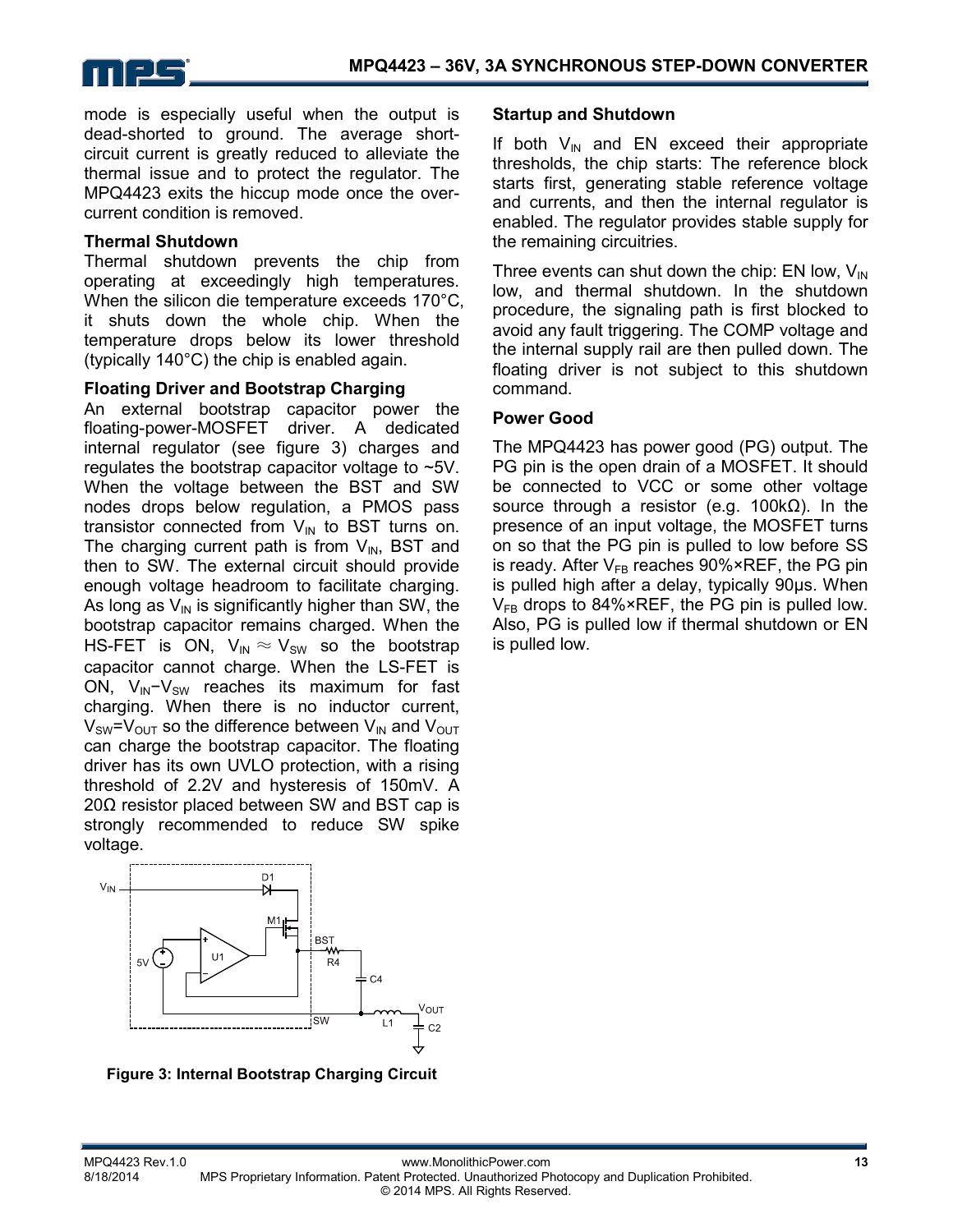

## **APPLICATION INFORMATION**

#### **Setting the Output Voltage**

The external resistor divider sets the output voltage (see Typical Application on page 1). The feedback resistor R1 also sets the feedback loop bandwidth with the internal compensation capacitor. Choose R1 around 40kΩ. R2 is then given by:



The T-type network—as shown in Figure 4—is highly recommended when  $V_{\text{OUT}}$  is low.



**Figure 4: T-Type Network** 

RT+R1 is used to set the loop bandwidth. Basically, higher RT+R1, lower bandwidth. To ensure the loop stability, it is strongly recommended to limit the bandwidth lower than 40kHz based on the 410kHz default fsw. Table 1 lists the recommended T-type resistors value for common output voltages.

**Table 1: Resistor Selection for Common Output Voltages** 

| $V_{\text{OUT}}(V)$ | $R1$ (kΩ) | $R2$ (kΩ) | $RT$ (k $\Omega$ ) |
|---------------------|-----------|-----------|--------------------|
| 3.3                 | 41.2 (1%) | 13(1%)    | 51(1%)             |
|                     | 41.2 (1%) | 7.68(1%)  | 51(1%)             |

## **Selecting the Inductor**

Use a1µH-to-10µH inductor with a DC current rating of at least 25% percent higher than the maximum load current for most applications. For highest efficiency, an inductor with small DC resistance is recommended. For most designs, the inductance value can be derived from the following equation.

$$
L_1 = \frac{V_{\text{OUT}} \times (V_{\text{IN}} - V_{\text{OUT}})}{V_{\text{IN}} \times \Delta I_L \times f_{\text{OSC}}}
$$

Where  $\Delta I_L$  is the inductor ripple current.

Choose the inductor ripple current to be approximately 30% of the maximum load current. The maximum inductor peak current is:

$$
I_{L(MAX)} = I_{LOAD} + \frac{\Delta I_L}{2}
$$

Use a larger inductor for improved efficiency under light-load conditions—below 100mA.

## **VIN UVLO Setting**

MPQ4423 has internal fix under voltage lock out (UVLO) threshold: rising threshold is 3.5V while falling threshold is about 3.3V. For the application needs higher UVLO point, external resistor divider between EN and IN as shown in figure 4 can be used to get higher equivalent UVLO threshold.



#### **Figure 5: Adjustable UVLO using EN divider**

The UVLO threshold can be computed from below two equations:

$$
INVV_{RISING} = (1 + \frac{R5}{500k//R6}) \times V_{EN\_RISING}
$$

$$
INVV_{FALLING} = (1 + \frac{R5}{500k//R6}) \times V_{EN\_FALLING}
$$

Where  $V_{EN-RISING}=1.4V$ ,  $V_{EN-FALLING}=1.25V$ .

When choose R5, make sure it is big enough to limit the current flows into EN pin lower than 150uA.

## **Selecting the Input Capacitor**

The input current to the step-down converter is discontinuous, therefore requires a capacitor is to supply the AC current to the step-down converter while maintaining the DC input voltage. Use low ESR capacitors for the best performance. Use ceramic capacitors with X5R or X7R dielectrics

MPQ4423 Rev.1.0 www.MonolithicPower.com **14** MPS Proprietary Information. Patent Protected. Unauthorized Photocopy and Duplication Prohibited. © 2014 MPS. All Rights Reserved.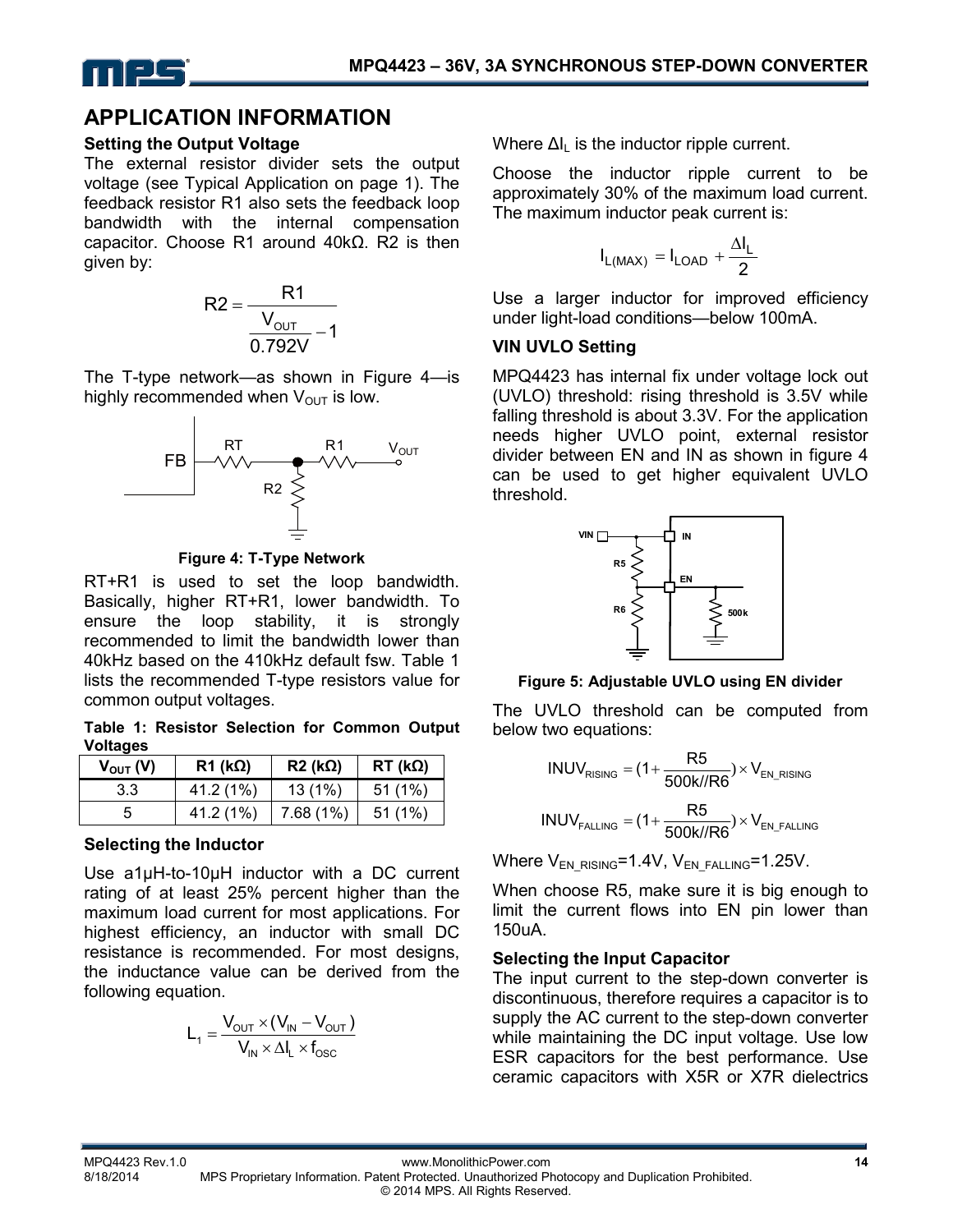

for best results because of their low ESR and small temperature coefficients.

For most application, a 22µF ceramic capacitor is sufficient to maintain the DC input voltage. And it is strongly recommended to use another lower value capacitor (e.g. 1µF) with small package size (0603) to absorb high frequency switching noise. Make sure place the small size capacitor as close to IN and GND pins as possible (see PCB LAYOUT section).

Since C1 absorbs the input switching current, it requires an adequate ripple current rating. The RMS current in the input capacitor can be estimated by:

$$
I_{C1} = I_{LOAD} \times \sqrt{\frac{V_{OUT}}{V_{IN}} \left(1 - \frac{V_{OUT}}{V_{IN}}\right)}
$$

The worse case condition occurs at  $V_{IN} = 2V_{OUT}$ , where:

$$
I_{C1} = \frac{I_{LOAD}}{2}
$$

For simplification, choose an input capacitor with an RMS current rating greater than half of the maximum load current.

The input capacitor can be electrolytic, tantalum or ceramic. When using electrolytic or tantalum capacitors, add a small, high quality ceramic capacitor (e.g.  $1\mu$ F) placed as close to the IC as possible. When using ceramic capacitors, make sure that they have enough capacitance to provide sufficient charge to prevent excessive voltage ripple at input. The input voltage ripple caused by capacitance can be estimated by:

$$
\Delta V_{IN} = \frac{I_{LOAD}}{f_s \times C1} \times \frac{V_{OUT}}{V_{IN}} \times \left(1 - \frac{V_{OUT}}{V_{IN}}\right)
$$

## **Selecting the Output Capacitor**

The output capacitor (C2) maintains the DC output voltage. Use ceramic, tantalum, or low-ESR electrolytic capacitors. For best results, use low ESR capacitors to keep the output voltage ripple low. The output voltage ripple can be estimated by:

$$
\Delta V_{\text{OUT}}=\frac{V_{\text{OUT}}}{f_s \times L_1} \times \left(1-\frac{V_{\text{OUT}}}{V_{\text{IN}}}\right) \times \left(R_{\text{ESR}}+\frac{1}{8 \times f_s \times C2}\right)
$$

Where  $L_1$  is the inductor value and  $R_{FSR}$  is the equivalent series resistance (ESR) value of the output capacitor.

For ceramic capacitors, the capacitance dominates the impedance at the switching frequency, and the capacitance causes the majority of the output voltage ripple. For simplification, the output voltage ripple can be estimated by:

$$
\Delta V_{\text{OUT}} = \frac{V_{\text{OUT}}}{8 \times f_s^2 \times L_1 \times C2} \times \left(1 - \frac{V_{\text{OUT}}}{V_{\text{IN}}}\right)
$$

For tantalum or electrolytic capacitors, the ESR dominates the impedance at the switching frequency. For simplification, the output ripple can be approximated to:

$$
\Delta V_{\text{OUT}} = \frac{V_{\text{OUT}}}{f_s \times L_1} \times \left(1 - \frac{V_{\text{OUT}}}{V_{\text{IN}}}\right) \times R_{\text{ESR}}
$$

The characteristics of the output capacitor also affect the stability of the regulation system. The MPQ4423 can be optimized for a wide range of capacitance and ESR values.

#### **BST Resistor and External BST Diode**

A 20ohm resistor in series with BST capacitor is recommended to reduce the SW spike voltage. Higher resistance is better for SW spike reduction, but will compromise the efficiency on the other hand.

An external BST diode can enhance the efficiency of the regulator when the duty cycle is high (>65%). A power supply between 2.5V and 5V can be used to power the external bootstrap diode and VCC or VOUT is the good choice of this power supply in the circuit as shown in Figure 6.



**Figure 6: Optional External Bootstrap Diode to Enhance Efficiency**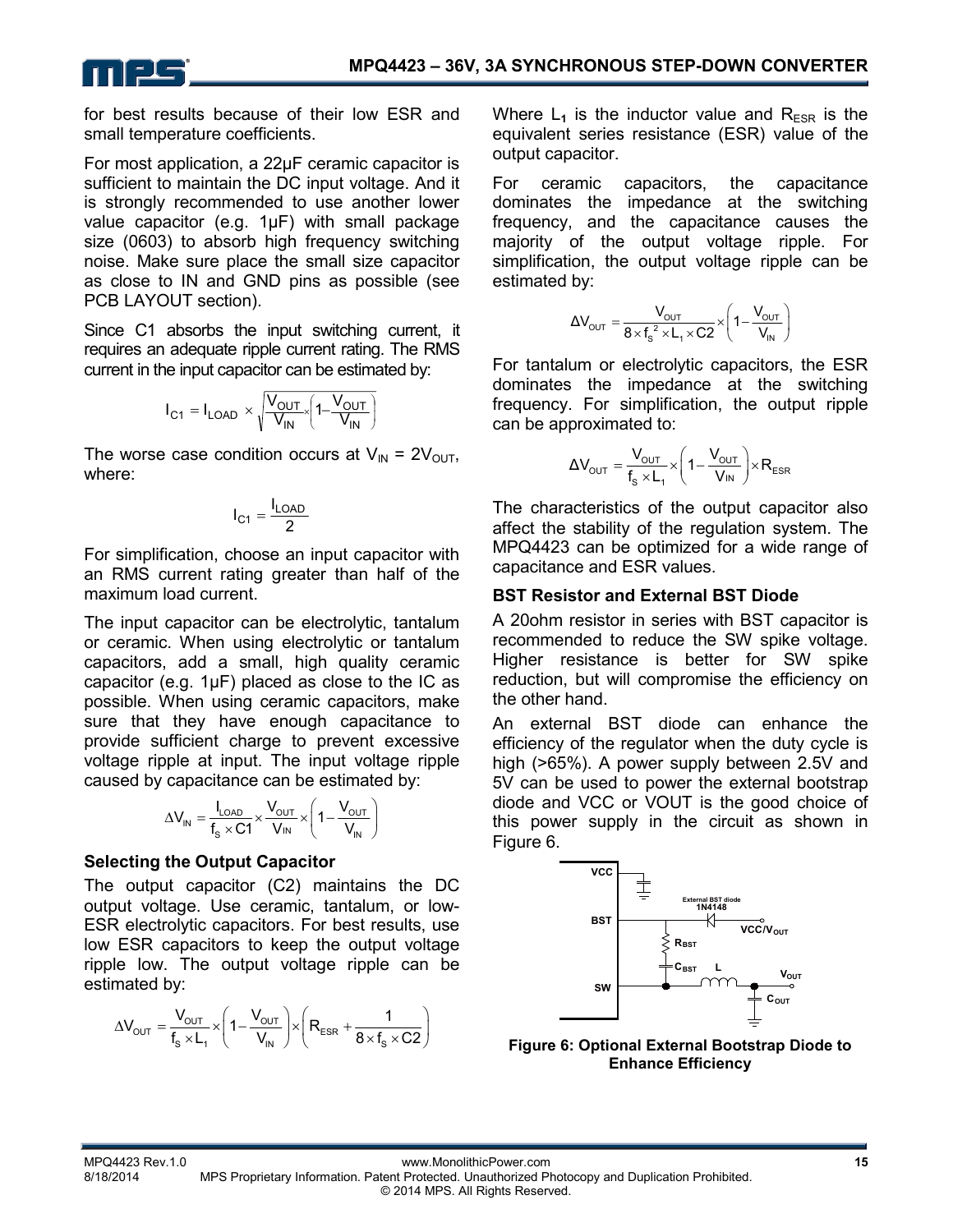

The recommended external BST diode is IN4148, and the BST capacitor value is 0.1µF to 1μF.

#### **PCB Layout**

PCB layout, especially the input capacitor and VCC capacitor placement, is very important to achieve stable operation. For the best results, follow these guidelines:

1) Place the ceramics input capacitor as close to IN and GND pins as possible, especially the small package size (0603) input bypass capacitor. Keep the connection of input capacitor and IN pin as short and wide as possible.

2) Place the VCC capacitor to VCC pin and GND pin as close as possible. Make the trace length of VCC pin-VCC capacitor anode-VCC capacitor cathode-chip GND pin as short as possible.

3) Use large ground plane directly connect to GND pin. Add vias near the GND pin if bottom layer is ground plane.

4) Route SW, BST away from sensitive analog areas such as FB.

5) Place the T-type feedback resistor close to chip to ensure the trace which connects to FB pin as the short as possible.



Top Layer



Bottom Layer **Figure 7: Recommended PCB Layout**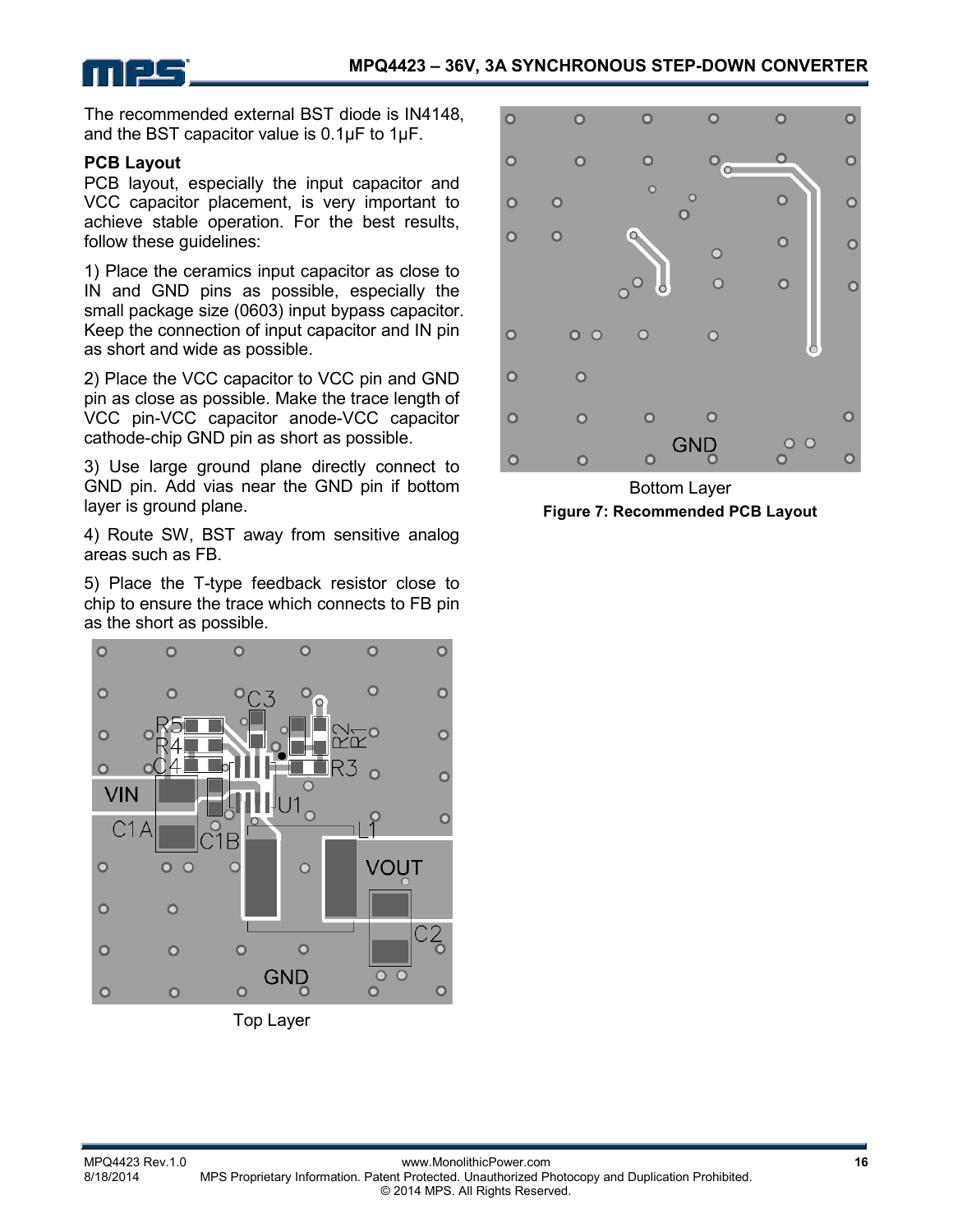



**Figure 8: 3.3V Output Typical Application Circuit**